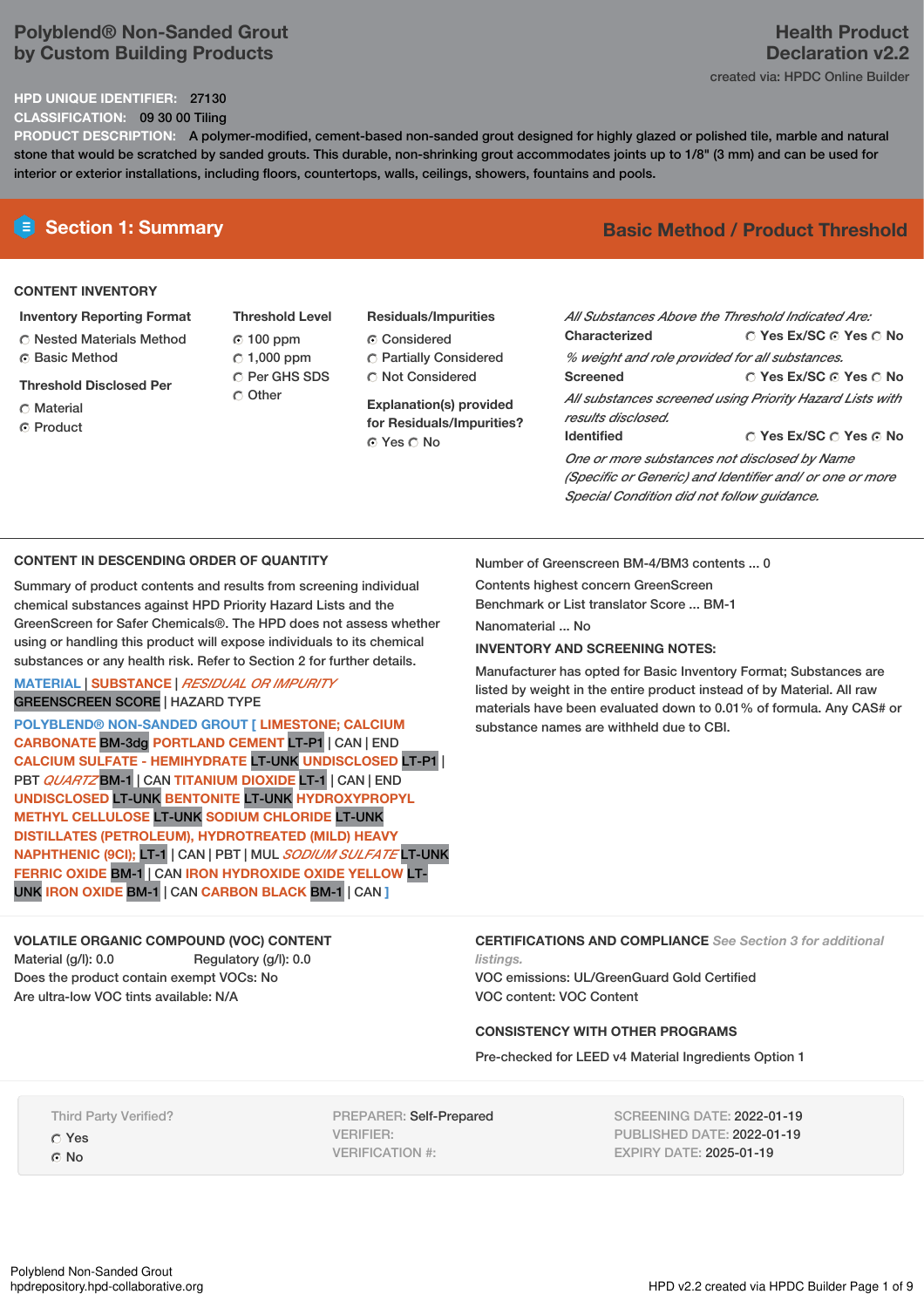This section lists contents in a product based on specific threshold(s) and reports detailed health information including hazards. This HPD uses the *inventory method indicated above, which is one of three possible methods:*

- *Basic Inventory method with Product-level threshold.*
- *Nested Material Inventory method with Product-level threshold*
- *Nested Material Inventory method with individual Material-level thresholds*

Definitions and requirements for the three inventory methods and requirements for each data field can be found in the HPD Open Standard version *2.2, available on the HPDC website at: [www.hpd-collaborative.org/hpd-2-2-standard](https://www.hpd-collaborative.org/hpd-2-2-standard)*

| <b>POLYBLEND® NON-SANDED GROUT</b>        |                                                                                                                                 |                 |                                          |                                                        |
|-------------------------------------------|---------------------------------------------------------------------------------------------------------------------------------|-----------------|------------------------------------------|--------------------------------------------------------|
| PRODUCT THRESHOLD: 100 ppm                |                                                                                                                                 |                 | RESIDUALS AND IMPURITIES CONSIDERED: Yes |                                                        |
| chemical analysis has not been performed. | RESIDUALS AND IMPURITIES NOTES: Residuals and impurities have been considered and disclosed from available information. Outside |                 |                                          |                                                        |
| <b>OTHER PRODUCT NOTES:</b>               |                                                                                                                                 |                 |                                          |                                                        |
| <b>LIMESTONE; CALCIUM CARBONATE</b>       |                                                                                                                                 |                 |                                          | ID: 1317-65-3                                          |
|                                           | HAZARD SCREENING METHOD: Pharos Chemical and Materials Library HAZARD SCREENING DATE: 2022-01-19 13:14:08                       |                 |                                          |                                                        |
| %: $40,0000 - 50,0000$                    | GS: BM-3dg                                                                                                                      | RC: None        | NANO: No                                 | <b>SUBSTANCE ROLE: Filler</b>                          |
| <b>HAZARD TYPE</b>                        | <b>AGENCY AND LIST TITLES</b>                                                                                                   | <b>WARNINGS</b> |                                          |                                                        |
| None found                                |                                                                                                                                 |                 |                                          | No warnings found on HPD Priority Hazard Lists         |
|                                           | SUBSTANCE NOTES: Ranges given due to batch to batch variability.                                                                |                 |                                          |                                                        |
| <b>PORTLAND CEMENT</b>                    |                                                                                                                                 |                 |                                          | ID: 65997-15-1                                         |
|                                           | HAZARD SCREENING METHOD: Pharos Chemical and Materials Library HAZARD SCREENING DATE: 2022-01-19 13:14:09                       |                 |                                          |                                                        |
| $\%$ : 40.0000 - 50.0000                  | GS: LT-P1                                                                                                                       | RC: None        | NANO: No                                 | <b>SUBSTANCE ROLE: Binder</b>                          |
| <b>HAZARD TYPE</b>                        | <b>AGENCY AND LIST TITLES</b>                                                                                                   | <b>WARNINGS</b> |                                          |                                                        |
| <b>CAN</b>                                | <b>MAK</b>                                                                                                                      |                 | but not sufficient for classification    | Carcinogen Group 3B - Evidence of carcinogenic effects |
| <b>END</b>                                | <b>TEDX - Potential Endocrine Disruptors</b>                                                                                    |                 | <b>Potential Endocrine Disruptor</b>     |                                                        |
|                                           | SUBSTANCE NOTES: Ranges given due to batch to batch variability.                                                                |                 |                                          |                                                        |
| <b>CALCIUM SULFATE - HEMIHYDRATE</b>      |                                                                                                                                 |                 |                                          | ID: 10034-76-1                                         |
|                                           | HAZARD SCREENING METHOD: Pharos Chemical and Materials Library HAZARD SCREENING DATE: 2022-01-19 13:14:09                       |                 |                                          |                                                        |
| $\%$ : 0.7500 - 1.5000                    | GS: LT-UNK                                                                                                                      | <b>RC: None</b> | NANO: No                                 | <b>SUBSTANCE ROLE: Binder</b>                          |
| <b>HAZARD TYPE</b>                        | <b>AGENCY AND LIST TITLES</b>                                                                                                   | <b>WARNINGS</b> |                                          |                                                        |
| None found                                |                                                                                                                                 |                 |                                          | No warnings found on HPD Priority Hazard Lists         |
|                                           | SUBSTANCE NOTES: Ranges given due to batch to batch variability.                                                                |                 |                                          |                                                        |
|                                           |                                                                                                                                 |                 |                                          |                                                        |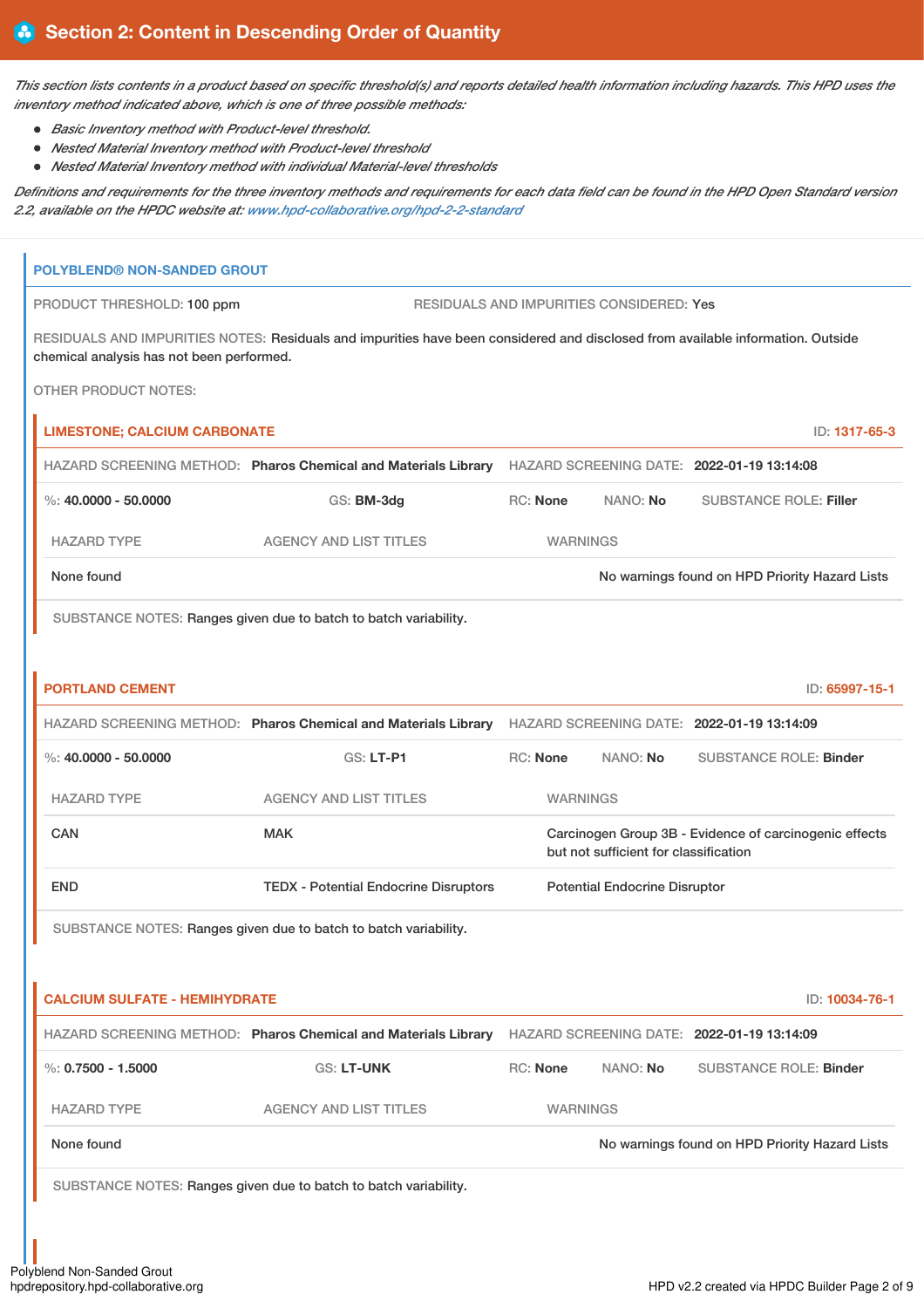|                        | HAZARD SCREENING METHOD: Pharos Chemical and Materials Library | HAZARD SCREENING DATE: 2022-01-19 13:14:10                            |  |  |
|------------------------|----------------------------------------------------------------|-----------------------------------------------------------------------|--|--|
| $\%$ : 0.3000 - 0.5000 | GS: LT-P1                                                      | RC: None NANO: No SUBSTANCE ROLE: Viscosity modifier                  |  |  |
| <b>HAZARD TYPE</b>     | AGENCY AND LIST TITLES                                         | <b>WARNINGS</b>                                                       |  |  |
| <b>PBT</b>             | EC - CEPA DSL                                                  | Persistent, Bioaccumulative and inherently Toxic<br>(PBITH) to humans |  |  |

SUBSTANCE NOTES: Ranges given due to batch to batch variability.

**QUARTZ** ID: **14808-60-7**

| HAZARD SCREENING METHOD: Pharos Chemical and Materials Library HAZARD SCREENING DATE: 2022-01-19 13:14:10 |  |  |
|-----------------------------------------------------------------------------------------------------------|--|--|
|-----------------------------------------------------------------------------------------------------------|--|--|

| %: Impurity/Residual | <b>GS: BM-1</b>                          | RC: None NANO: No SUBSTANCE ROLE: Impurity/Residual                              |
|----------------------|------------------------------------------|----------------------------------------------------------------------------------|
| <b>HAZARD TYPE</b>   | <b>AGENCY AND LIST TITLES</b>            | <b>WARNINGS</b>                                                                  |
| <b>CAN</b>           | <b>US CDC - Occupational Carcinogens</b> | Occupational Carcinogen                                                          |
| <b>CAN</b>           | CA EPA - Prop 65                         | Carcinogen - specific to chemical form or exposure<br>route                      |
| <b>CAN</b>           | US NIH - Report on Carcinogens           | Known to be Human Carcinogen (respirable size -<br>occupational setting)         |
| CAN                  | <b>MAK</b>                               | Carcinogen Group 1 - Substances that cause cancer in<br>man                      |
| CAN                  | <b>IARC</b>                              | Group 1 - Agent is carcinogenic to humans - inhaled<br>from occupational sources |
| <b>CAN</b>           | <b>IARC</b>                              | Group 1 - Agent is Carcinogenic to humans                                        |
| <b>CAN</b>           | <b>GHS - New Zealand</b>                 | 6.7A - Known or presumed human carcinogens                                       |
| <b>CAN</b>           | GHS - Japan                              | H350 - May cause cancer [Carcinogenicity - Category<br>1A]                       |
| CAN                  | GHS - Australia                          | H350i - May cause cancer by inhalation [Carcinogenicity<br>- Category 1A or 1B]  |

SUBSTANCE NOTES: Ranges given due to batch to batch variability.

| <b>TITANIUM DIOXIDE</b> |                                                                |                 |          | ID: 13463-67-7                             |
|-------------------------|----------------------------------------------------------------|-----------------|----------|--------------------------------------------|
|                         | HAZARD SCREENING METHOD: Pharos Chemical and Materials Library |                 |          | HAZARD SCREENING DATE: 2022-01-19 13:14:11 |
| $\%$ : 0.0000 - 6.0000  | $GS: LT-1$                                                     | <b>RC:</b> None | NANO: No | SUBSTANCE ROLE: <b>Pigment</b>             |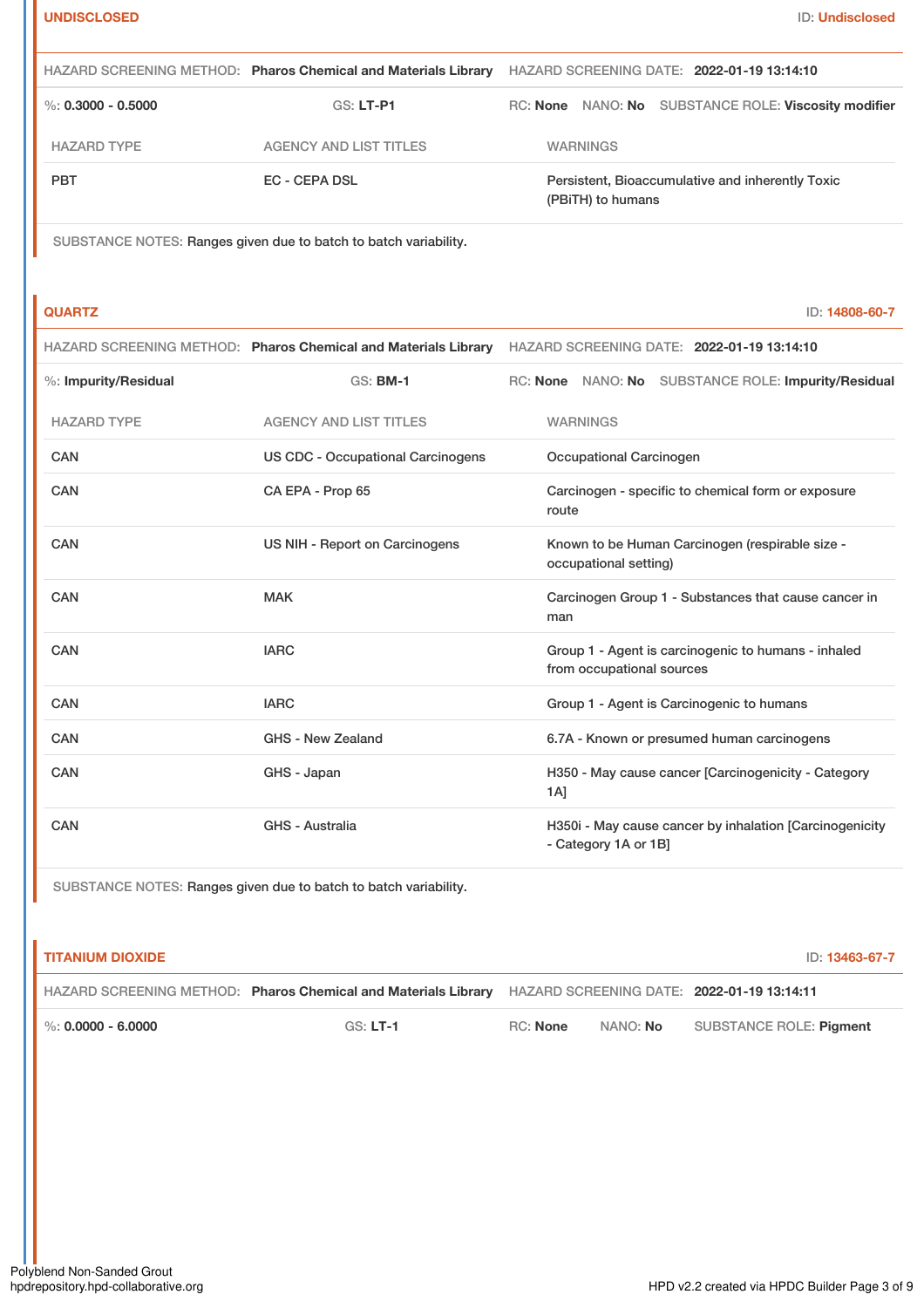| <b>HAZARD TYPE</b>                    | <b>AGENCY AND LIST TITLES</b>                                                                             |          |                                                                                                         | <b>WARNINGS</b>           |                                                      |  |
|---------------------------------------|-----------------------------------------------------------------------------------------------------------|----------|---------------------------------------------------------------------------------------------------------|---------------------------|------------------------------------------------------|--|
| <b>CAN</b>                            | US CDC - Occupational Carcinogens                                                                         |          |                                                                                                         | Occupational Carcinogen   |                                                      |  |
| <b>CAN</b>                            | CA EPA - Prop 65                                                                                          |          | route                                                                                                   |                           | Carcinogen - specific to chemical form or exposure   |  |
| <b>CAN</b>                            | <b>IARC</b>                                                                                               |          |                                                                                                         | from occupational sources | Group 2B - Possibly carcinogenic to humans - inhaled |  |
| <b>CAN</b>                            | <b>MAK</b>                                                                                                |          | Carcinogen Group 3A - Evidence of carcinogenic effects<br>but not sufficient to establish MAK/BAT value |                           |                                                      |  |
| <b>END</b>                            | <b>TEDX - Potential Endocrine Disruptors</b>                                                              |          |                                                                                                         |                           | <b>Potential Endocrine Disruptor</b>                 |  |
| <b>CAN</b>                            | <b>MAK</b>                                                                                                |          | Carcinogen Group 4 - Non-genotoxic carcinogen with<br>low risk under MAK/BAT levels                     |                           |                                                      |  |
| <b>CAN</b>                            | EU - GHS (H-Statements) Annex 6 Table 3-1                                                                 |          | H351 - Suspected of causing cancer [Carcinogenicity -<br>Category 2]                                    |                           |                                                      |  |
|                                       | SUBSTANCE NOTES: Ranges given due to batch to batch variability.                                          |          |                                                                                                         |                           |                                                      |  |
| <b>UNDISCLOSED</b>                    |                                                                                                           |          |                                                                                                         |                           | ID: Undisclosed                                      |  |
|                                       | HAZARD SCREENING METHOD: Pharos Chemical and Materials Library HAZARD SCREENING DATE: 2022-01-19 13:14:11 |          |                                                                                                         |                           |                                                      |  |
| $\%$ : 0.0000 - 1.0000                | <b>GS: LT-UNK</b>                                                                                         | RC: None |                                                                                                         | NANO: No                  | <b>SUBSTANCE ROLE: Polymer species</b>               |  |
| <b>HAZARD TYPE</b>                    | <b>AGENCY AND LIST TITLES</b>                                                                             |          |                                                                                                         | <b>WARNINGS</b>           |                                                      |  |
| None found                            |                                                                                                           |          |                                                                                                         |                           | No warnings found on HPD Priority Hazard Lists       |  |
|                                       | SUBSTANCE NOTES: Ranges given due to batch to batch variability.                                          |          |                                                                                                         |                           |                                                      |  |
|                                       |                                                                                                           |          |                                                                                                         |                           |                                                      |  |
| <b>BENTONITE</b>                      |                                                                                                           |          |                                                                                                         |                           | ID: 1302-78-9                                        |  |
|                                       | HAZARD SCREENING METHOD: Pharos Chemical and Materials Library HAZARD SCREENING DATE: 2022-01-19 13:14:12 |          |                                                                                                         |                           |                                                      |  |
| $\%$ : 0.0000 - 0.2000                | <b>GS: LT-UNK</b>                                                                                         |          |                                                                                                         |                           | RC: None NANO: No SUBSTANCE ROLE: Viscosity modifier |  |
| <b>HAZARD TYPE</b>                    | <b>AGENCY AND LIST TITLES</b>                                                                             |          |                                                                                                         | <b>WARNINGS</b>           |                                                      |  |
| None found                            |                                                                                                           |          |                                                                                                         |                           | No warnings found on HPD Priority Hazard Lists       |  |
|                                       | SUBSTANCE NOTES: Ranges given due to batch to batch variability.                                          |          |                                                                                                         |                           |                                                      |  |
|                                       |                                                                                                           |          |                                                                                                         |                           |                                                      |  |
| <b>HYDROXYPROPYL METHYL CELLULOSE</b> |                                                                                                           |          |                                                                                                         |                           | ID: 9004-65-3                                        |  |
|                                       | HAZARD SCREENING METHOD: Pharos Chemical and Materials Library HAZARD SCREENING DATE: 2022-01-19 13:14:12 |          |                                                                                                         |                           |                                                      |  |
| %: $0.0000 - 0.4000$                  | <b>GS: LT-UNK</b>                                                                                         |          |                                                                                                         |                           | RC: None NANO: No SUBSTANCE ROLE: Viscosity modifier |  |
| <b>HAZARD TYPE</b>                    | <b>AGENCY AND LIST TITLES</b>                                                                             |          |                                                                                                         | <b>WARNINGS</b>           |                                                      |  |
| None found                            |                                                                                                           |          |                                                                                                         |                           | No warnings found on HPD Priority Hazard Lists       |  |
|                                       | SUBSTANCE NOTES: Ranges given due to batch to batch variability.                                          |          |                                                                                                         |                           |                                                      |  |
|                                       |                                                                                                           |          |                                                                                                         |                           |                                                      |  |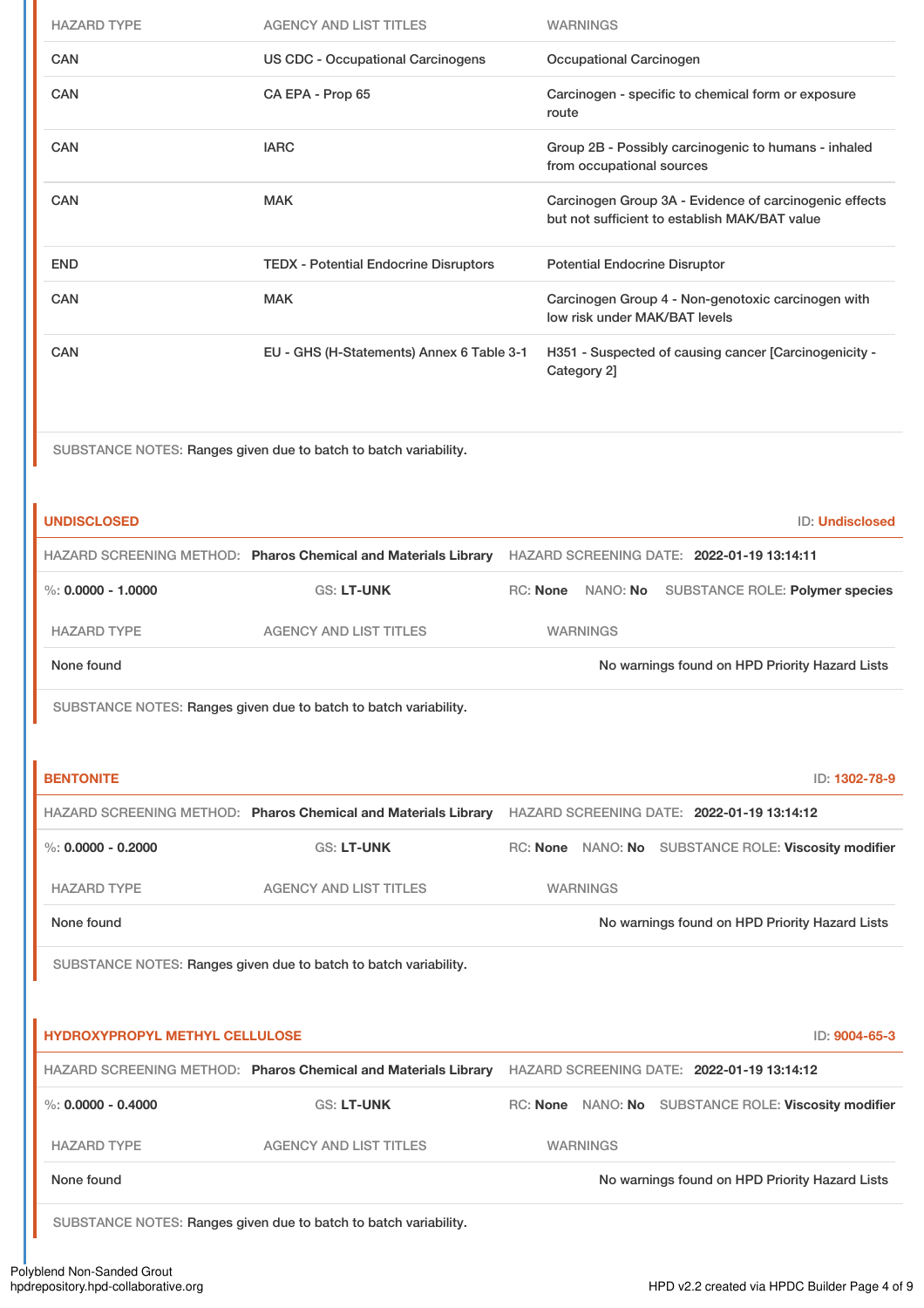| <b>SODIUM CHLORIDE</b>                                                         |                                                                                                           |                 |                 |                                             |                                                        | ID: 7647-14-5  |
|--------------------------------------------------------------------------------|-----------------------------------------------------------------------------------------------------------|-----------------|-----------------|---------------------------------------------|--------------------------------------------------------|----------------|
|                                                                                | HAZARD SCREENING METHOD: Pharos Chemical and Materials Library                                            |                 |                 | HAZARD SCREENING DATE: 2022-01-19 13:14:13  |                                                        |                |
| %: $0.0000 - 0.5000$                                                           | <b>GS: LT-UNK</b>                                                                                         | <b>RC: None</b> |                 | NANO: No                                    | <b>SUBSTANCE ROLE: Accelerator</b>                     |                |
| <b>HAZARD TYPE</b>                                                             | <b>AGENCY AND LIST TITLES</b>                                                                             |                 | <b>WARNINGS</b> |                                             |                                                        |                |
| None found                                                                     |                                                                                                           |                 |                 |                                             | No warnings found on HPD Priority Hazard Lists         |                |
|                                                                                | SUBSTANCE NOTES: Ranges given due to batch to batch variability.                                          |                 |                 |                                             |                                                        |                |
| DISTILLATES (PETROLEUM), HYDROTREATED (MILD) HEAVY<br><b>NAPHTHENIC (9CI);</b> |                                                                                                           |                 |                 |                                             |                                                        | ID: 64742-52-5 |
|                                                                                | HAZARD SCREENING METHOD: Pharos Chemical and Materials Library                                            |                 |                 | HAZARD SCREENING DATE: 2022-01-19 13:14:13  |                                                        |                |
| $\%$ : 0.0000 - 0.1000                                                         | $GS: LT-1$                                                                                                | RC: None        |                 | NANO: No                                    | <b>SUBSTANCE ROLE: Defoamer</b>                        |                |
| <b>HAZARD TYPE</b>                                                             | <b>AGENCY AND LIST TITLES</b>                                                                             |                 | <b>WARNINGS</b> |                                             |                                                        |                |
| CAN                                                                            | EU - REACH Annex XVII CMRs                                                                                |                 |                 | regarded as if they are Carcinogenic to man | Carcinogen Category 2 - Substances which should be     |                |
| <b>CAN</b>                                                                     | <b>EU - Annex VI CMRs</b>                                                                                 |                 |                 | on animal evidence                          | Carcinogen Category 1B - Presumed Carcinogen based     |                |
| <b>PBT</b>                                                                     | <b>EC - CEPA DSL</b>                                                                                      |                 |                 | (PBiTH) to humans                           | Persistent, Bioaccumulative and inherently Toxic       |                |
| <b>MUL</b>                                                                     | ChemSec - SIN List                                                                                        |                 |                 |                                             | CMR - Carcinogen, Mutagen &/or Reproductive Toxicant   |                |
| <b>MUL</b>                                                                     | German FEA - Substances Hazardous to<br>Waters                                                            |                 |                 | Class 3 - Severe Hazard to Waters           |                                                        |                |
| CAN                                                                            | <b>GHS - Australia</b>                                                                                    |                 | or $1B$ ]       |                                             | H350 - May cause cancer [Carcinogenicity - Category 1A |                |
| CAN                                                                            | GHS - Japan                                                                                               |                 | 1A]             |                                             | H350 - May cause cancer [Carcinogenicity - Category    |                |
| CAN                                                                            | EU - GHS (H-Statements) Annex 6 Table 3-1                                                                 |                 | or 1B]          |                                             | H350 - May cause cancer [Carcinogenicity - Category 1A |                |
|                                                                                | SUBSTANCE NOTES: Ranges given due to batch to batch variability.                                          |                 |                 |                                             |                                                        |                |
| <b>SODIUM SULFATE</b>                                                          |                                                                                                           |                 |                 |                                             |                                                        | ID: 7757-82-6  |
|                                                                                | HAZARD SCREENING METHOD: Pharos Chemical and Materials Library HAZARD SCREENING DATE: 2022-01-19 13:14:14 |                 |                 |                                             |                                                        |                |
| %: Impurity/Residual                                                           | <b>GS: LT-UNK</b>                                                                                         |                 |                 |                                             | RC: None NANO: No SUBSTANCE ROLE: Impurity/Residual    |                |
| <b>HAZARD TYPE</b>                                                             | <b>AGENCY AND LIST TITLES</b>                                                                             |                 | <b>WARNINGS</b> |                                             |                                                        |                |
| None found                                                                     |                                                                                                           |                 |                 |                                             | No warnings found on HPD Priority Hazard Lists         |                |
|                                                                                | SUBSTANCE NOTES: Ranges given due to batch to batch variability.                                          |                 |                 |                                             |                                                        |                |
| <b>FERRIC OXIDE</b>                                                            |                                                                                                           |                 |                 |                                             |                                                        | ID: 1309-37-1  |
|                                                                                | HAZARD SCREENING METHOD: Pharos Chemical and Materials Library HAZARD SCREENING DATE: 2022-01-19 13:14:14 |                 |                 |                                             |                                                        |                |
|                                                                                |                                                                                                           |                 |                 |                                             |                                                        |                |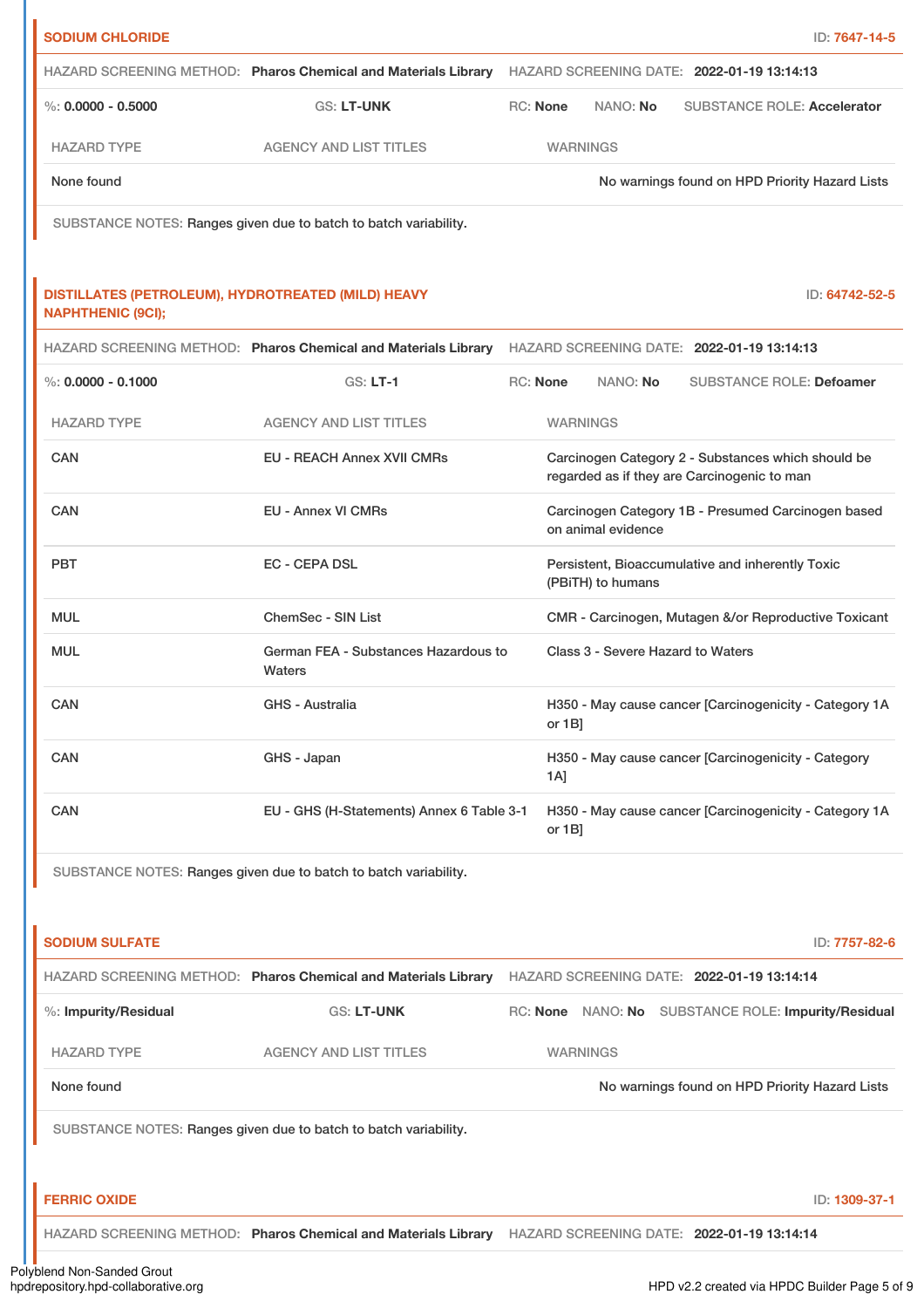| %: $0.0000 - 1.0000$               | <b>GS: BM-1</b>                                                                                           | RC: None                                                                                        | NANO: No                  | <b>SUBSTANCE ROLE: Pigment</b>                       |
|------------------------------------|-----------------------------------------------------------------------------------------------------------|-------------------------------------------------------------------------------------------------|---------------------------|------------------------------------------------------|
| <b>HAZARD TYPE</b>                 | <b>AGENCY AND LIST TITLES</b>                                                                             |                                                                                                 | <b>WARNINGS</b>           |                                                      |
| CAN                                | <b>MAK</b>                                                                                                | Carcinogen Group 3B - Evidence of carcinogenic effects<br>but not sufficient for classification |                           |                                                      |
|                                    | SUBSTANCE NOTES: Ranges given due to batch to batch variability.                                          |                                                                                                 |                           |                                                      |
| <b>IRON HYDROXIDE OXIDE YELLOW</b> |                                                                                                           |                                                                                                 |                           | ID: 20344-49-4                                       |
|                                    | HAZARD SCREENING METHOD: Pharos Chemical and Materials Library HAZARD SCREENING DATE: 2022-01-19 13:14:15 |                                                                                                 |                           |                                                      |
| %: $0.0000 - 1.0000$               | <b>GS: LT-UNK</b>                                                                                         | RC: None                                                                                        | NANO: No                  | <b>SUBSTANCE ROLE: Pigment</b>                       |
| <b>HAZARD TYPE</b>                 | <b>AGENCY AND LIST TITLES</b>                                                                             |                                                                                                 | <b>WARNINGS</b>           |                                                      |
| None found                         |                                                                                                           |                                                                                                 |                           | No warnings found on HPD Priority Hazard Lists       |
|                                    | SUBSTANCE NOTES: Ranges given due to batch to batch variability.                                          |                                                                                                 |                           |                                                      |
| <b>IRON OXIDE</b>                  |                                                                                                           |                                                                                                 |                           | ID: 1317-61-9                                        |
|                                    | HAZARD SCREENING METHOD: Pharos Chemical and Materials Library                                            |                                                                                                 |                           | HAZARD SCREENING DATE: 2022-01-19 13:14:15           |
| $\%$ : 0.0000 - 1.0000             | <b>GS: BM-1</b>                                                                                           | RC: None                                                                                        | NANO: No                  | <b>SUBSTANCE ROLE: Pigment</b>                       |
| <b>HAZARD TYPE</b>                 | <b>AGENCY AND LIST TITLES</b>                                                                             |                                                                                                 | <b>WARNINGS</b>           |                                                      |
| CAN                                | <b>MAK</b>                                                                                                | Carcinogen Group 3B - Evidence of carcinogenic effects<br>but not sufficient for classification |                           |                                                      |
|                                    | SUBSTANCE NOTES: Ranges given due to batch to batch variability.                                          |                                                                                                 |                           |                                                      |
| <b>CARBON BLACK</b>                |                                                                                                           |                                                                                                 |                           | ID: 1333-86-4                                        |
|                                    | HAZARD SCREENING METHOD: Pharos Chemical and Materials Library                                            |                                                                                                 |                           | HAZARD SCREENING DATE: 2022-01-19 13:14:16           |
| $\%$ : 0.0000 - 1.0000             | <b>GS: BM-1</b>                                                                                           | RC: None                                                                                        | NANO: No                  | <b>SUBSTANCE ROLE: Pigment</b>                       |
| <b>HAZARD TYPE</b>                 | <b>AGENCY AND LIST TITLES</b>                                                                             |                                                                                                 | <b>WARNINGS</b>           |                                                      |
| <b>CAN</b>                         | <b>US CDC - Occupational Carcinogens</b>                                                                  | Occupational Carcinogen                                                                         |                           |                                                      |
| CAN                                | <b>MAK</b>                                                                                                | Carcinogen Group 3B - Evidence of carcinogenic effects<br>but not sufficient for classification |                           |                                                      |
| <b>CAN</b>                         | CA EPA - Prop 65                                                                                          | route                                                                                           |                           | Carcinogen - specific to chemical form or exposure   |
| <b>CAN</b>                         | <b>IARC</b>                                                                                               |                                                                                                 | from occupational sources | Group 2B - Possibly carcinogenic to humans - inhaled |
|                                    | SUBSTANCE NOTES: Ranges given due to batch to batch variability.                                          |                                                                                                 |                           |                                                      |

ı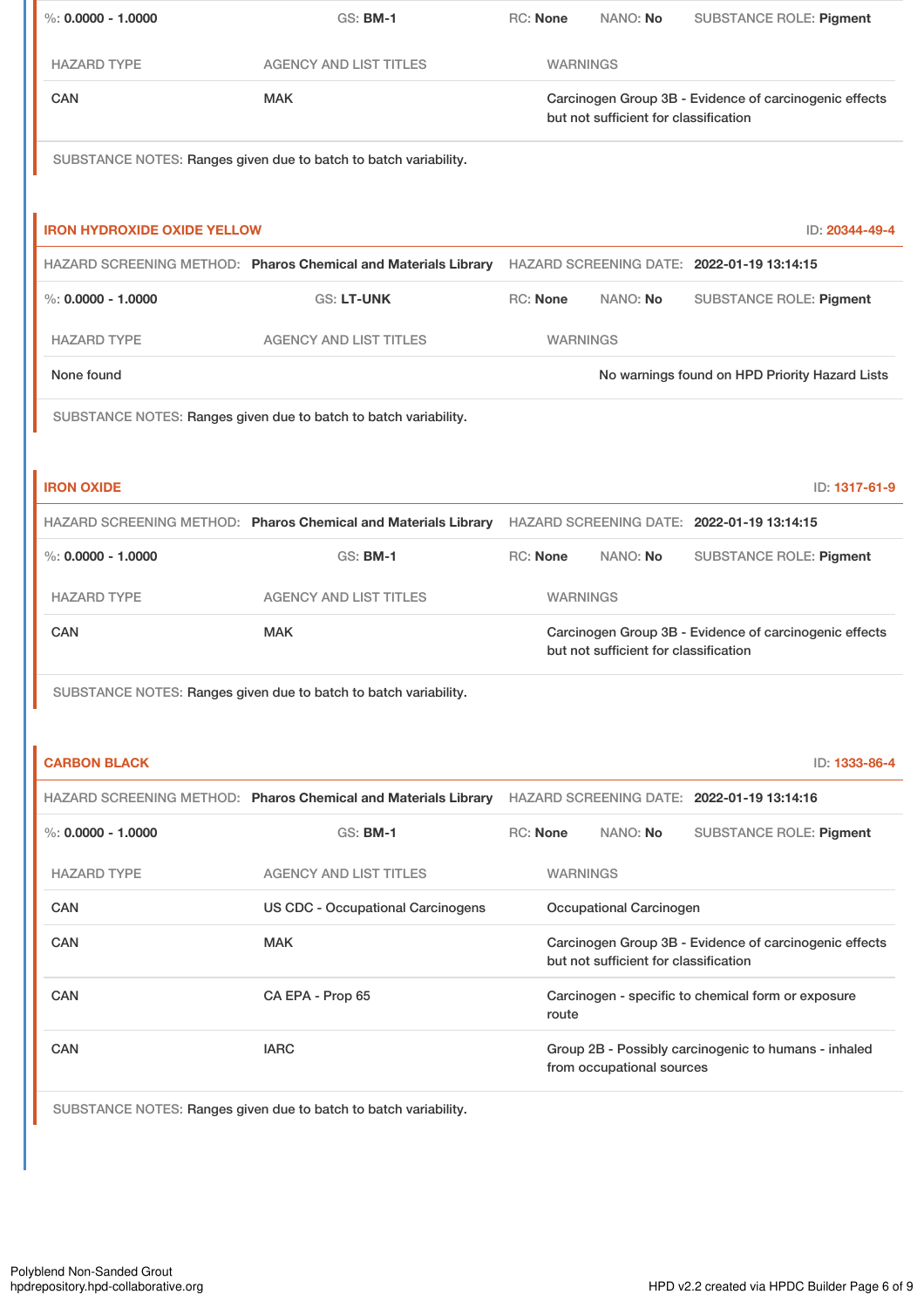This section lists applicable certification and standards compliance information for VOC emissions and VOC content. Other types of health or *environmental performance testing or certifications completed for the product may be provided.*

| <b>VOC EMISSIONS</b>                                                                                                                                                                                                           | <b>UL/GreenGuard Gold Certified</b>     |                     |                                                   |  |  |  |
|--------------------------------------------------------------------------------------------------------------------------------------------------------------------------------------------------------------------------------|-----------------------------------------|---------------------|---------------------------------------------------|--|--|--|
| <b>CERTIFYING PARTY: Third Party</b><br><b>APPLICABLE FACILITIES: ALL</b><br><b>CERTIFICATE URL:</b><br>https://www.custombuildingproducts.com/reference-<br>library/leed-certification/greenguard-gold-<br>certification.aspx | ISSUE DATE: 2019-05- EXPIRY DATE:<br>27 |                     | <b>CERTIFIER OR LAB: UL</b><br>Environment        |  |  |  |
| <b>CERTIFICATION AND COMPLIANCE NOTES:</b>                                                                                                                                                                                     |                                         |                     |                                                   |  |  |  |
| <b>VOC CONTENT</b>                                                                                                                                                                                                             | <b>VOC Content</b>                      |                     |                                                   |  |  |  |
| CERTIFYING PARTY: Self-declared<br><b>APPLICABLE FACILITIES: ALL</b><br><b>CERTIFICATE URL:</b>                                                                                                                                | ISSUE DATE: 2020-09-<br>21              | <b>EXPIRY DATE:</b> | <b>CERTIFIER OR LAB: SELF-</b><br><b>DECLARED</b> |  |  |  |

CERTIFICATION AND COMPLIANCE NOTES:

# **Section 4: Accessories**

This section lists related products or materials that the manufacturer requires or recommends for installation (such as adhesives or fasteners), maintenance, cleaning, or operations. For information relating to the contents of these related products, refer to their applicable Health Product *Declarations, if available.*

No accessories are required for this product.

# **Section 5: General Notes**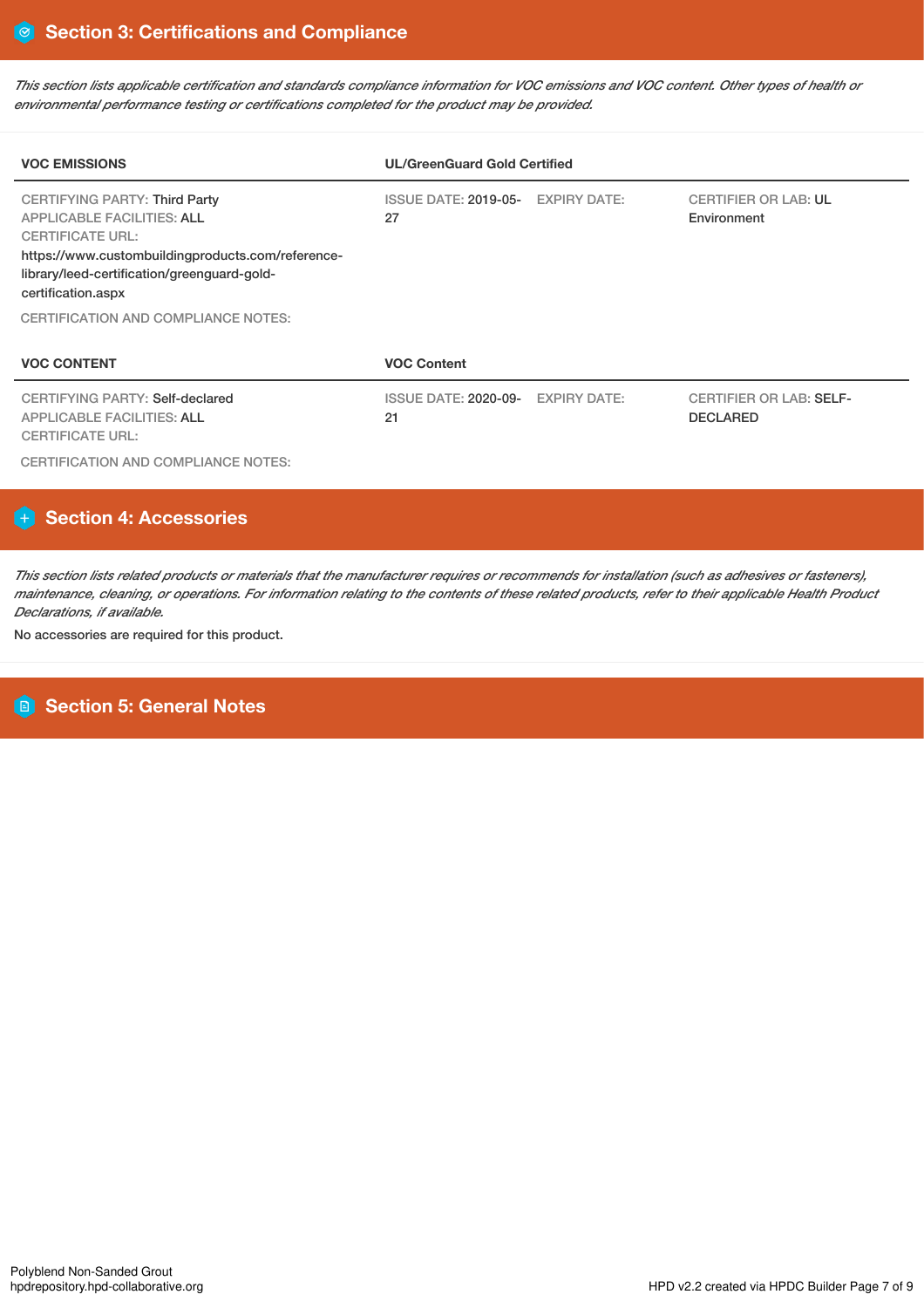## **MANUFACTURER INFORMATION**

MANUFACTURER: **Custom Building Products** ADDRESS: **10400 Pioneer Blvd Unit #3 Santa Fe Springs California 90670, United States WEBSITE:** 

**https://www.custombuildingproducts.com/products/groutmaterials/cement-grout/polyblend/polyblend-non-sandedgrout.aspx**

CONTACT NAME: **Tim Kennedy** TITLE: **Compliance Manager** PHONE: **8002728786** EMAIL: **technicalservicedepartment@cbpmail.net**

The listed contact is responsible for the validity of this HPD and attests that it is accurate and complete to the best of his or her knowledge. **KEY**

#### **Hazard Types**

- **AQU** Aquatic toxicity **CAN** Cancer **DEV** Developmental toxicity **END** Endocrine activity **EYE** Eye irritation/corrosivity **GEN** Gene mutation **GLO** Global warming
- **LAN** Land toxicity **MAM** Mammalian/systemic/organ toxicity **MUL** Multiple **NEU** Neurotoxicity **NF** Not found on Priority Hazard Lists **OZO** Ozone depletion **PBT** Persistent, bioaccumulative, and toxic

**PHY** Physical hazard (flammable or reactive) **REP** Reproductive **RES** Respiratory sensitization **SKI** Skin sensitization/irritation/corrosivity **UNK** Unknown

**LT-1** List Translator 1 (Likely Benchmark-1) **LT-UNK** List Translator Benchmark Unknown (the chemical is present on at least one GreenScreen Specified List, but the information contained within the list did not result in a clear mapping to a LT-1 or LTP1 score.) **NoGS** No GreenScreen.

## **GreenScreen (GS)**

**BM-4** Benchmark 4 (prefer-safer chemical) **BM-3** Benchmark 3 (use but still opportunity for improvement) **BM-2** Benchmark 2 (use but search for safer substitutes) **BM-1** Benchmark 1 (avoid - chemical of high concern) **BM-U** Benchmark Unspecified (due to insufficient data) **LT-P1** List Translator Possible 1 (Possible Benchmark-1)

# **Recycled Types**

**PreC** Pre-consumer recycled content **PostC** Post-consumer recycled content **UNK** Inclusion of recycled content is unknown **None** Does not include recycled content

# **Other Terms:**

**GHS SDS** Globally Harmonized System of Classification and Labeling of Chemicals Safety Data Sheet

# **Inventory Methods:**

**Nested Method / Material Threshold** Substances listed within each material per threshold indicated per material **Nested Method / Product Threshold** Substances listed within each material per threshold indicated per product **Basic Method / Product Threshold** Substances listed individually per threshold indicated per product

**Nano** Composed of nano scale particles or nanotechnology **Third Party Verified** Verification by independent certifier approved by HPDC **Preparer** Third party preparer, if not self-prepared by manufacturer **Applicable facilities** Manufacturing sites to which testing applies

The Health Product Declaration (HPD) Open Standard provides for the disclosure of product contents and potential associated human and environmental health hazards. Hazard associations are based on the HPD Priority Hazard Lists, the GreenScreen List Translator™, and when *available, full GreenScreen® assessments. The HPD Open Standard v2.1 is not:*

- *<sup>a</sup> method for the assessment of exposure or risk associated with product handling or use,*
- a method for assessing potential health impacts of: (i) substances used or created during the manufacturing process or (ii) substances created *after the product is delivered for end use.*

Information about life cycle, exposure and/or risk assessments performed on the product may be reported by the manufacturer in appropriate Notes *sections, and/or, where applicable, in the Certifications section.*

The HPD Open Standard was created and is supported by the Health Product Declaration Collaborative (the HPD Collaborative), a customer-led organization composed of stakeholders throughout the building industry that is committed to the continuous improvement of building products *through transparency, openness, and innovation throughout the product supply chain.*

The product manufacturer and any applicable independent verifier are solely responsible for the accuracy of statements and claims made in this Polyblend Non-Sanded Grout<br>hodrepository.hpd-collaborative.org